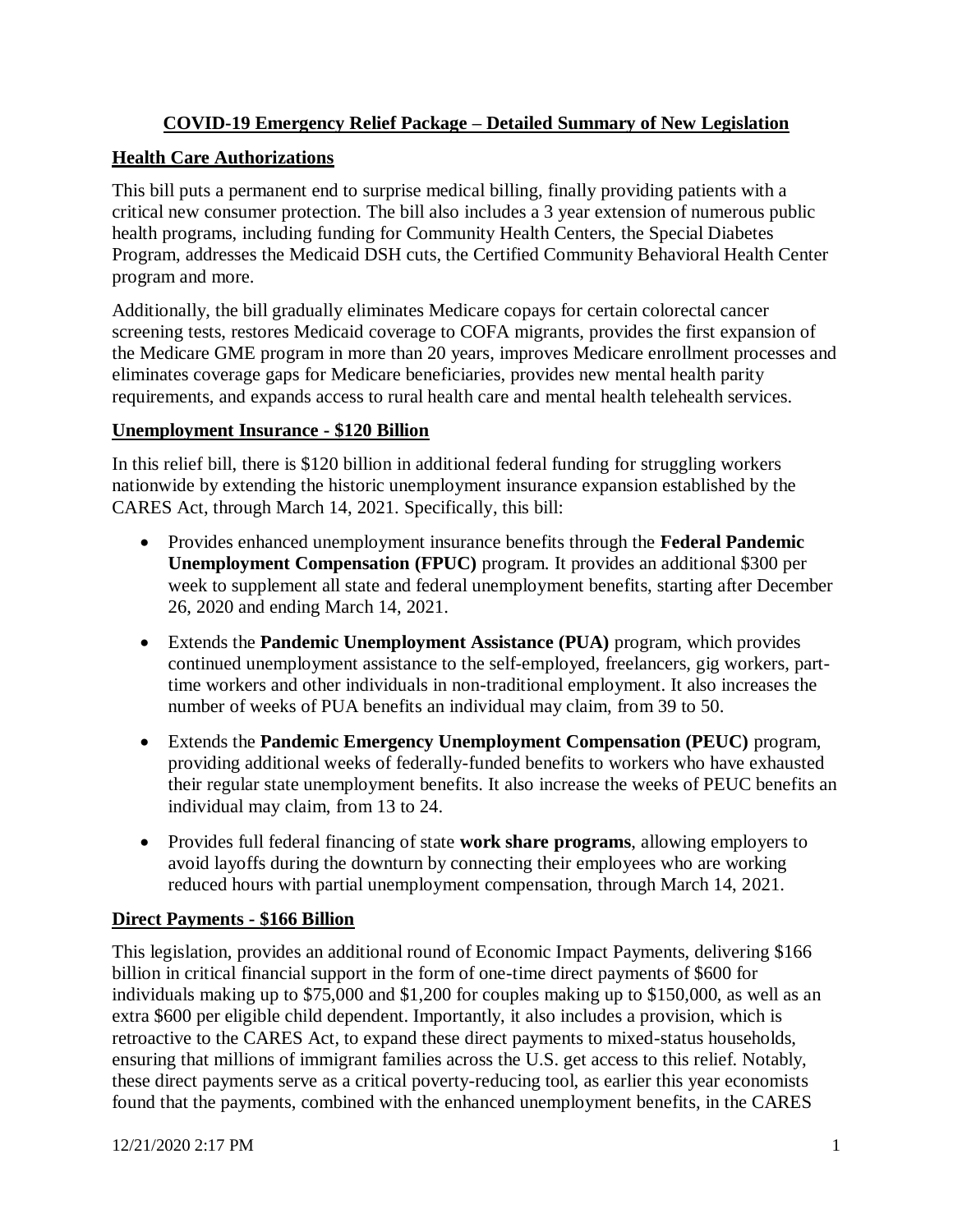Act prevented nearly 12 million more people from falling into poverty. Under this bill, a family of four would receive \$2,400 in direct payments.

#### **Tax Provisions - \$27 Billion**

**Extension and Expansion of the Employee Retention Tax Credit (ERTC):** The bill importantly extends and expands the refundable Employee Retention Tax Credit (ERTC), which was established in the CARES Act. The extension of this tax credit, through July 1, 2021, will

help keep additional U.S. workers on payroll and more small businesses and nonprofits across the country afloat. Specifically, this legislation, among other changes:

- o Increases the credit rate, from 50% to 70% and raises the limit on per-employee creditable wages from \$10,000 for the year, to \$10,000 for each quarter;
- o Expands eligibility for the credit by reducing the required year-over-year decline in gross receipts from 50% to 20%;
- o Modifies the threshold for treatment as a 'large employer' by increasing the 100 employee delineation for determining the relevant qualified wage base to employers with 500 or fewer employees;
- o Provides that employers who receive Paycheck Protection Program (PPP) loans may still qualify for the ERTC with respect to wages that are not paid for with forgiven loan proceeds; and
- o Allows employers with fewer than 500 employees the ability to receive an advance payment for a full quarter of wages upfront.

**Special "lookback" for EITC and CTC:** The bill includes a special temporary rule allowing lower-income individuals to use their earned income from tax year 2019 to determine the Earned Income Tax Credit and the refundable portion of the Child Tax Credit (i.e., the Additional Child Tax Credit) in the 2020 tax year. This will help workers who experienced lower wages this year, due to the pandemic, to get a larger refund that is consistent with their earnings from prior filing seasons.

**Clarification of Tax Treatment of Paycheck Protection Program Loans and other SBA Financial Assistance Programs**: The bill specifies that forgiven Paycheck Protection Program (PPP) loans will not be included in taxable income. It also clarifies that deductions are allowed for expenses paid with proceeds of a forgiven PPP loan, effective as of the date of enactment of the CARES Act and applicable to subsequent PPP loans. This same tax treatment also applies to EIDL grants, grants for shuttered venues, and certain other loan repayment assistance.

**Extension of Paid Leave Credits**: The bill extends the refundable payroll tax credits for paid sick and family leave that were established in the Families First Coronavirus Response Act, through March 31, 2021. The bill also allows self-employed individuals to use their average daily self-employment income from 2019, rather than 2020, for purposes of computing these credits.

**Extension of Charitable Giving Incentives**: The bill includes a one-year extension of the \$300 above-the-line-deduction, which was established in the CARES Act and set to expire the end of this year. It also increases the amount for 2021 that married couples filing jointly can deduct for charitable contributions, from \$300 to \$600. This will continue to incentivize individuals who do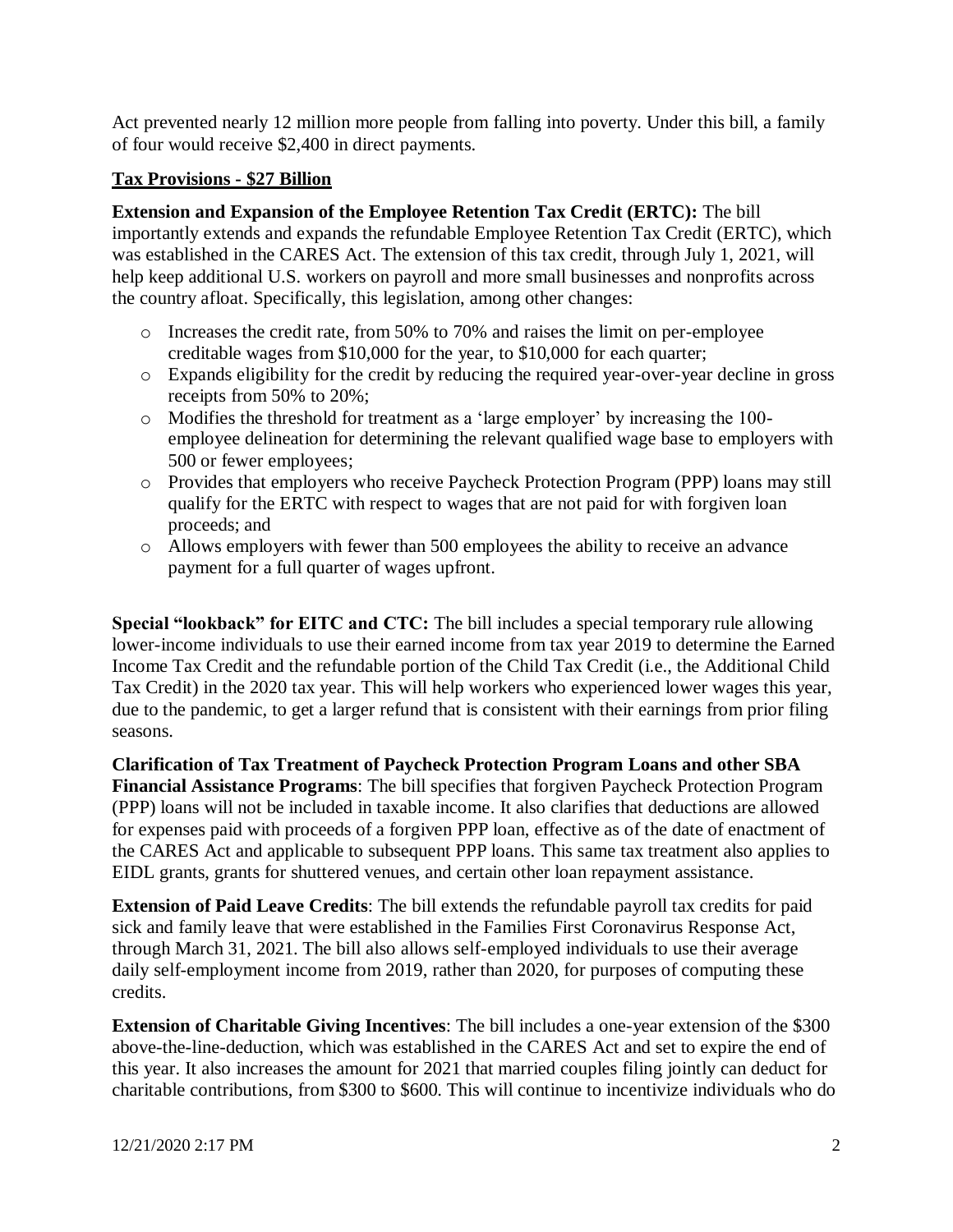not itemize to support charitable organizations during this crisis. Additionally, the bill extends through the end of 2021 the increased limits on deductible charitable contributions for individuals who itemize and corporations.

**Relief for Individuals with Flexible Spending Arrangements (FSAs):** The legislation provides relief for individuals with health and dependent care FSAs, ensuring U.S. workers and families do not unfairly lose out on these employer-sponsored benefits at the end of the year, through no fault of their own. Specifically, it allows individuals to carryover any unused health and dependent care FSA benefits from 2020 into the 2021 plan year, along with other FSA plan flexibilities.

### **Small Business - \$325 Billion**

This bill provides critical funding and policy changes to help small businesses, including minority-owned businesses, and nonprofits recover from the pandemic. This bill includes \$284 billion for the Paycheck Protection Program (PPP) and extends PPP through March 31, 2021. Changes to PPP include:

- Provides a second PPP forgivable loan for the hardest-hit small businesses and nonprofits with 300 or fewer employees and that can demonstrate a loss of 25% of gross receipts in any quarter during 2020 when compared to the same quarter in 2019;
- Creates a dedicated \$15 billion set-aside for lending through community financial institutions, including Community Development Financial Institutions and Minority Depository Institutions to increase access for minority-owned and other underserved small businesses and nonprofits;
- Creates set-asides for very small businesses with 10 or fewer employees and for small businesses located in distressed areas;
- Expands PPP eligibility for local newspapers and TV and radio broadcasters, housing cooperatives, and 501(c)(6) nonprofits, including tourism promotion organizations and local chambers of commerce;
- Allows for small businesses in the restaurant and hospitality industries to receive larger awards of 3.5 times average total monthly payroll, rather than 2.5 times;
- Adds PPE expenses, costs associated with outdoor dining, and supplier costs as eligible and forgivable expenses;
- Simplifies the forgiveness process for loans of \$150,000 and less;
- Repeals the requirement of deducting an EIDL Advance from the PPP forgiveness amount.

### **EIDL Grant Program - \$20 Billion**

This bill includes \$20 billion for EIDL Advance grants. Small businesses and nonprofits in lowincome communities are eligible to receive \$10,000 grants. Any small businesses and nonprofits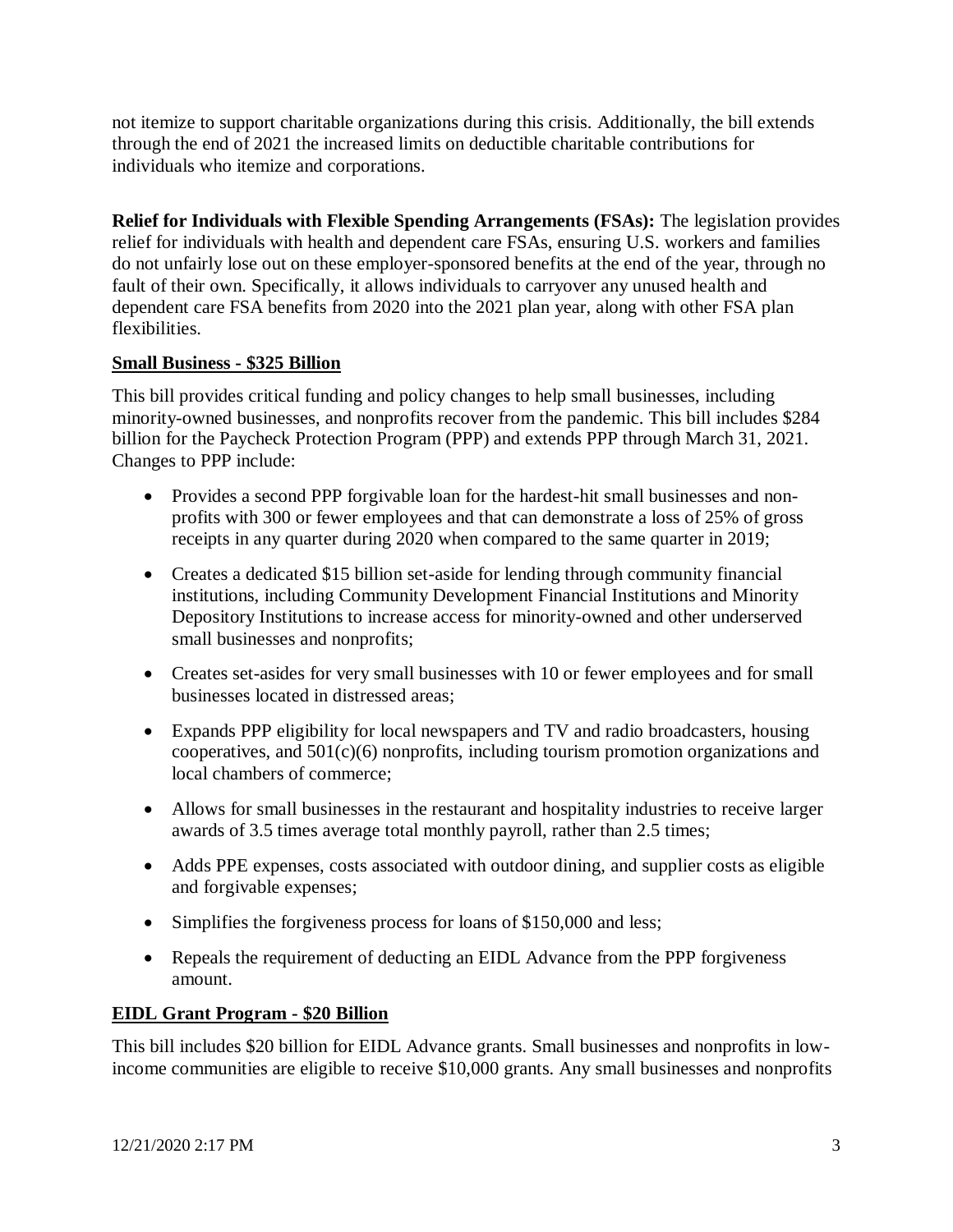in low-income communities that received an EIDL Advance previously are also eligible to receive an amount equal to the difference of what the entity already received and \$10,000.

# **Grants for Shuttered Venue Operators - \$15 Billion**

The bill provides \$15 billion for SBA grants up to \$10 million to live venues, independent movie theaters, and cultural institutions to address the economic effects of the pandemic. Grants can be used to cover expenses such as payroll costs, rent, utilities, and personal protective equipment. Two priority periods are established to ensure the hardest hit entities have dedicated access to assistance for the first 28 days of the program, while a reserve fund is made available to ensure that entities that are ineligible for the priority periods are able to receive assistance following the two 14-day priority periods. A set-aside of \$2 billion is also reserved for entities with 50 or fewer employees. The program is authorized to make supplemental grants equal to 50 percent of the initial grant.

## **Extended SBA Debt Relief Payments - \$3.5 Billion**

This bill provides \$3.5 billion to resume debt relief payments of principal and interest (P&I) on small business loans guaranteed by the SBA under the 7(a), 504 and microloan programs. All borrowers with qualifying loans approved by the SBA prior to the CARES Act will receive an additional three months of P&I, starting in February 2021. Going forward, those payments will be capped at \$9,000 per borrower per month. After the three-month period described above, borrowers considered to be underserved—namely the smallest or hardest-hit by the pandemic will receive an additional five months of P&I payments, also capped at \$9,000 per borrower per month. SBA payments of P&I on the first 6 months of newly approved loans will resume for all loans approved between February 1 and September 30, 2021, also capped at \$9,000 per month.

# **Enhancements of SBA Lending Programs - \$2 Billion**

This bill provides nearly \$2 billion to enhance SBA's core programs, including 7(a), Community Advantage, 504, and the Microloan program, by making them more affordable and useful to small businesses. It also provides \$57 million for the SBA Microloan Program to provide technical assistance and leverage about \$64 million in microloans for minority-owned and other underserved small businesses, with other improvements such as an extra two years for the borrower to repay their microloan.

### **Transportation - \$45 Billion**

This bill includes \$45 billion in transportation funding to provide relief to transit agencies, airlines and airline contractors, state transportation agencies, airports, Amtrak, and private motorcoaches, school buses, and ferries, which have all been significantly impacted by coronavirus as travelers are urged to stay home and demand is down. Of this amount, \$18 billion of new authorizations for federal assistance is provided to private sector transportation companies and their workers as follows:

 **Airline Payroll Support Program** - \$15 billion to renew the CARES Act program which will keep workers on payroll without furloughs or reducing pay rates and benefits until March 31, 2021, with requirements for airlines to rehire workers laid off after Sept. 30, 2020, as well as stipulations preventing airlines from using funds for stock buybacks, executive bonuses, or for utilizing the funds in anything other than supporting workers.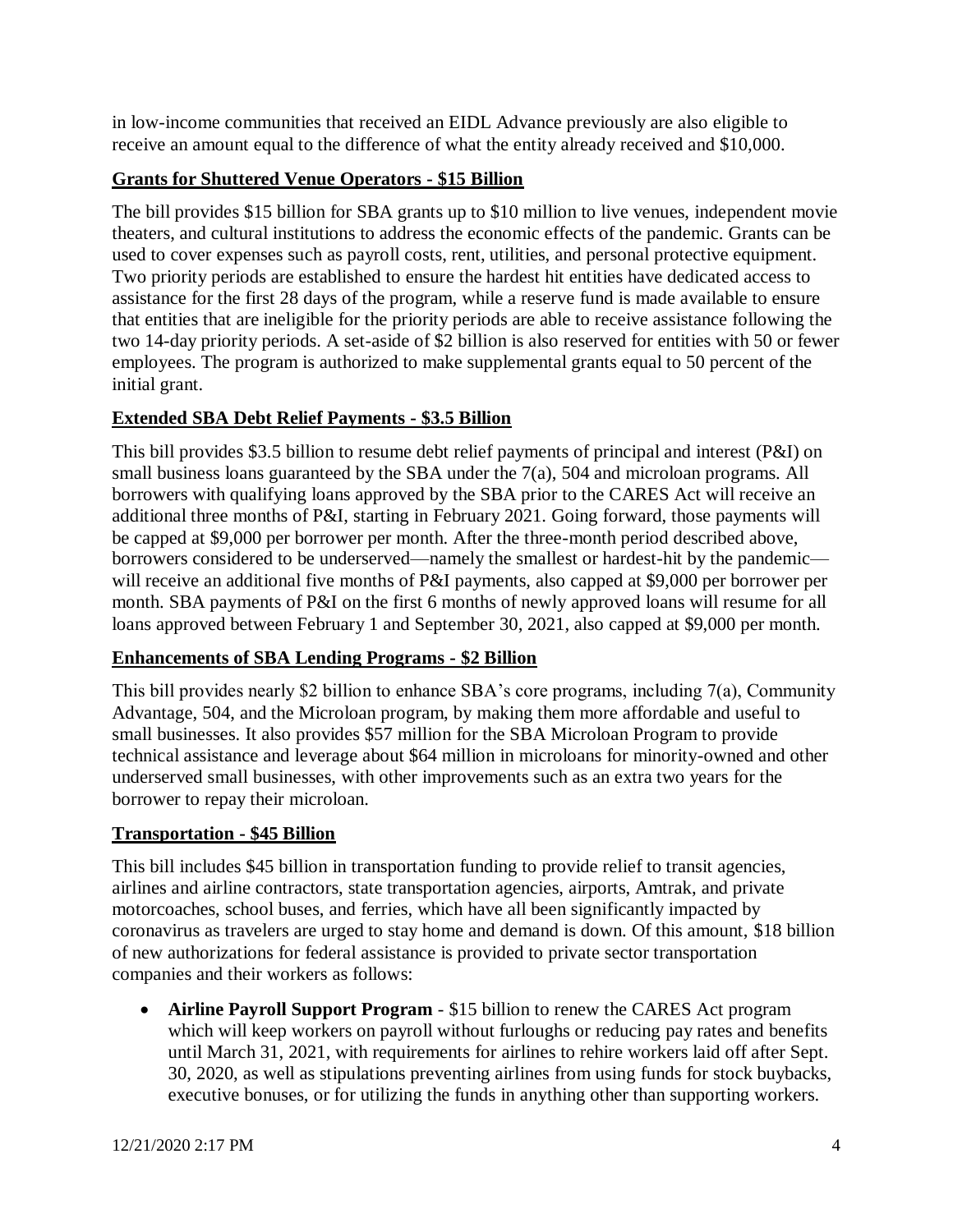- **Airline Contractors Payroll Support** This program will receive an additional \$1 billion as part of the extension of the Payroll Support Program. And these workers have the additional protection of relief from furlough until all of their employers' PSP funds are expended.
- **Airports –** Nationwide, airports will receive \$2 billion to continue operating and disinfect locations for the safety of passengers.
- **Transit Agencies -** \$14 billion to provide operational aid due to COVID-related revenue shortfalls.
- **Highways** \$10 billion in road, bridge, walking, and biking funding to continue building critical projects that connect residents and put employees back to work.
- **Buses** and **U.S. Vessels** Nationwide, buses will receive \$2 billion in relief, which will benefit private motorcoaches, school buses, and U.S.-flagged small passenger vessels.
- **Amtrak** \$1 billion for Amtrak.
- **FMCSA -** This provision expands the time period in which FMCSA grant funds can be expended by states if they've faced a hardship because of COVID-19.
- **NHTSA** This bill extends the CARES Act provision that allowed NHTSA to waive or postpone some requirements for states receiving highway safety grants if needed due to COVID. DOT has taken the position that the language only applied to FY 2020, and they need this extension to be able to grant similar relief to states in FY 2021.

#### **Emergency Rental Assistance - \$25 Billion**

This legislation will establish a new and historic program to provide emergency rental assistance to Americans in need across the country. This emergency rental assistance program, which will be run through the U.S. Treasury Department, will utilize the resources and experience of the Treasury Department in distributing emergency aid to states and localities, while leveraging the existing local housing organizations that can best distribute these funds on behalf of tenants. With \$25 billion in assistance provided to assist renters in need, these funds will be targeted to families impacted by COVID that are struggling to make the rent and may have past due rent compounding on itself. These families will be able to utilize this assistance for past due rent, future rent payments, as well as utility and energy expenses. The program will rightly prioritize support for the most in-need households.

Also critical is the extension of the CDC rental eviction moratorium, which will be extended through January  $31<sup>st</sup>$ , 2021.

With these emergency funds and the extension of the eviction moratorium, individuals and families will be able to stay in their homes and make their utility payments throughout the winter.

### **Low-Income Water Utility Bill Assistance - \$638 million**

This bill will help low-income families cover the costs of their drinking water and waste water utility bills. This program will provide grants to states and tribes, who in turn will provide funds to owners or operators of public water systems or treatment works to reduce arrearages and rates to low-income households. Up to 3% of the funds will be set aside for tribes.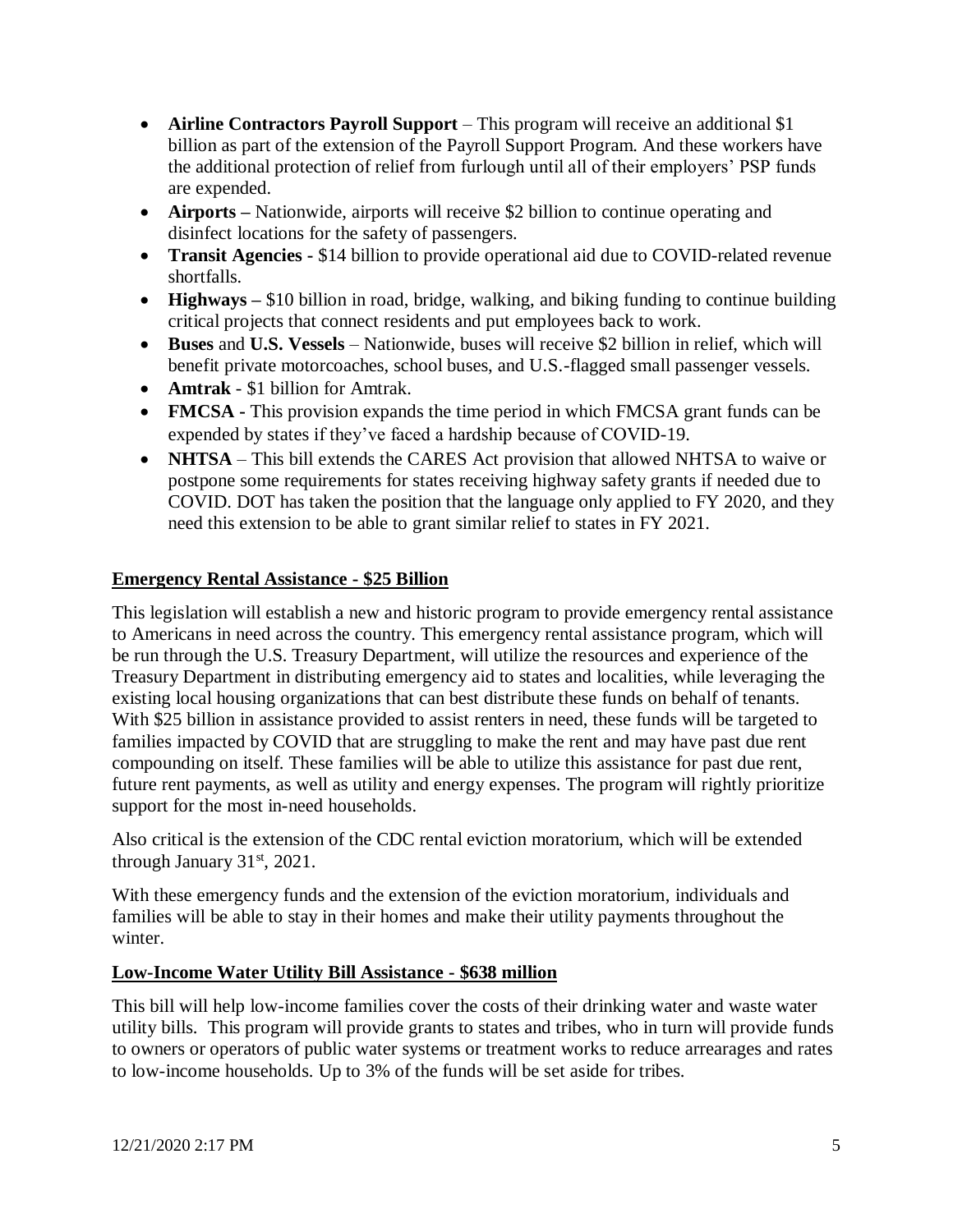# **Community Development Financial Institutions and Minority Depository Institutions - \$12 Billion**

The bill provides \$12 billion in targeted emergency investments to Community Development Financial Institutions (CDFIs) and Minority Depository Institutions (MDIs) to help low- and moderate-income and minority borrowers and communities who have been disproportionately impacted by the COVID-19 pandemic and resulting economic stress. The bill establishes emergency programs to revitalize and provide long-term financial products and service availability for, and provide investments in, low- and moderate-income and minority communities to better reach underserved businesses and nonprofits.

Specifically, the bill includes \$9 billion for a new Emergency Capital Investment Program (ECIP), to provide low-cost, long-term capital investments to minority depository institutions (MDIs) and community development financial institutions (CDFIs) that are depository institutions and \$3 billion in emergency assistance provided to CDFIs through the CDFI Fund, of which \$1.2 billion will be targeted to "minority lending institutions," a new category of CDFIs that predominantly serve minority communities.

# **U.S. Department of Labor Job Corps Flexibilities**

This bill provides temporary programmatic flexibilities for individuals seeking enrollment in Job Corps, including a waiver of drug testing until students are able to return on-site and additional time for students who may otherwise have aged out of Job Corps eligibility. Several Job Corps centers began gradual resumption of in-person operations in November, however most students remain virtual. Thousands of additional individuals have expressed interest in enrolling virtually in the interim. Current requirements for drug testing have created barriers and backlogs preventing timely enrollment as contracts and procedures are for testing at the center locations. This section seeks to alleviate those barriers and provide additional time for individuals who may have aged out due to the backlog.

### **Nutrition and Agriculture - \$26 Billion**

This bill provides \$26 billion in agriculture and nutrition funding. The bill provides \$13 billion to combat food insecurity which is on the rise due to the economic impacts of the pandemic. Millions of families across the country are struggling to put food on the table and 1 in 4 kids face hunger. This bill will help address rampant food insecurity by increasing SNAP benefits by 15% for six months which will increase benefits for millions of Americans facing hunger. For Puerto Rico and territories that do not have access to the SNAP program, the bill has dedicated \$614 million in funding for nutrition assistance block grants. The bill contains new flexibilities for low-income college students enrolled half-time to receive SNAP by temporarily waiving work requirements. An additional \$400 is allocated for The Emergency Food Assistance Program (TEFAP) to fund the continued work of food banks. The bill will include \$13 million for the Commodity Supplemental Food Program to provide food for seniors and includes \$175 million for senior nutrition programs through the Older Americans Act, like Meals on Wheels. The bill also improves the P-EBT program, which provides additional nutrition benefits for families with children to help cover the cost of meals children would have otherwise received at school or in day care. Schools and daycares that are continuing to provide meals also receive additional support to offset increase costs and funding shortfalls as a result of the pandemic.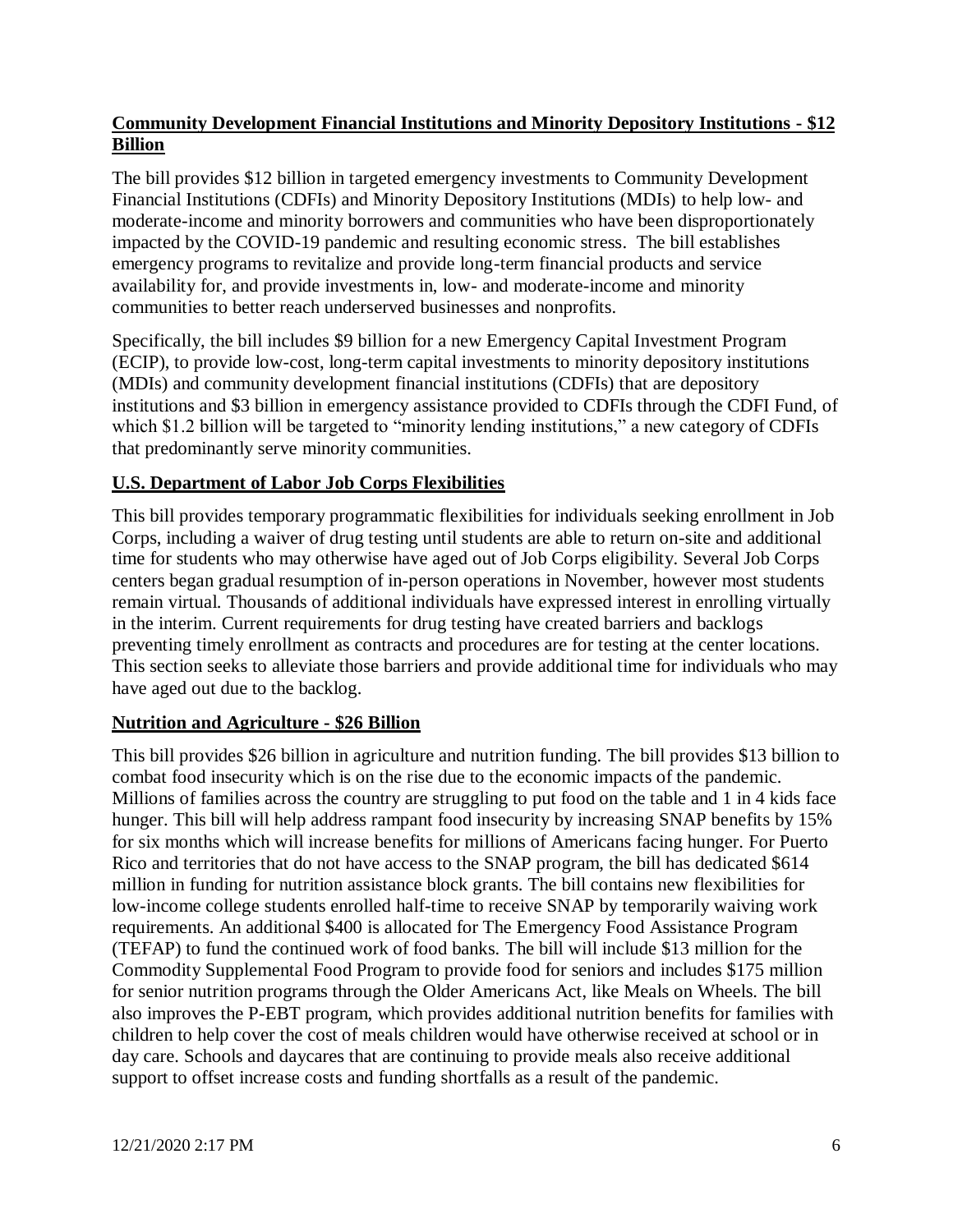The bill also provides \$13 billion for direct support to farmers, ranchers, and food processors who have suffered losses due to the coronavirus. This includes supplemental payments to row crop and specialty crop producers, as well as additional authorities to assist livestock and dairy producers. No less than \$1.5 billion is included for purchases of food from farmers for distribution to those in need, as well as support for farmers and food processors for measures to respond to COVID-19. The bill also supports local food systems by including \$100 million for Specialty Crop Block Grants, \$100 million for the Local Agriculture Market Program, \$75 million for the Farming Opportunities Training and Outreach Program, and \$75 million for the Gus Schumacher Nutrition Incentive Program.

## **US Postal Service**

This legislation converts the CARES Act \$10 billion loan into direct funding for the Postal Service without requiring repayment. The Postal Service can use these funds to cover operational costs, provide personal protective equipment for postal workers, and many other COVID-19 related costs. These relief funds will secure the safety of postal workers and ensure quality service for veterans, small businesses, rural communities, and seniors who rely on the mail for medicines, essential goods, correspondence, and for their livelihoods.

### **Broadband - \$7 Billion**

This legislation includes \$3.2 billion in emergency funds for low-income families to access broadband through an FCC fund. Additionally, this bill creates a \$1 billion tribal broadband fund. Included is \$250 million in telehealth funding, \$285 million to help address broadband needs of Historically black colleges and universities, Tribal colleges and universities, and minority-serving education institutions, and \$65 million to complete the broadband maps in order for the government to effectively disperse funding to the areas that need it most. Last, this bill includes \$2 billion to small telecommunication providers to rip out Huawei/ZTE equipment to replace it with secure equipment and a new \$300 million grant program to fund broadband in rural areas.

### **Coronavirus Relief Fund Extension**

This bill extends the availability by one year (until Dec. 31, 2021) for funds provided to states and localities by the Coronavirus Relief Fund in the CARES Act.

### **Contractor Pay Extension**

This bill provides federal agencies the authority to reimburse contractors for the costs of paid leave during the COVID pandemic, for contractors who are temporarily unable to work due to facility closures or other restrictions. This is particularly important for our national labs, like Brookhaven National Laboratory, and national security facilities.

### **CARES Act Lending Facilities & Lending Authority**

The legislation requires the rescission and allows for other uses for no less than \$429 billion of unobligated CARES Act funds that were provided to the Treasury Department to facilitate direct and indirect lending in response to the crisis. Additionally, the legislation mandates an end to the Federal Reserve's emergency lending facilities that were funded by CARES Act appropriations. Last, the Treasury Secretary's authority to fund 13(3) facilities that are the same as those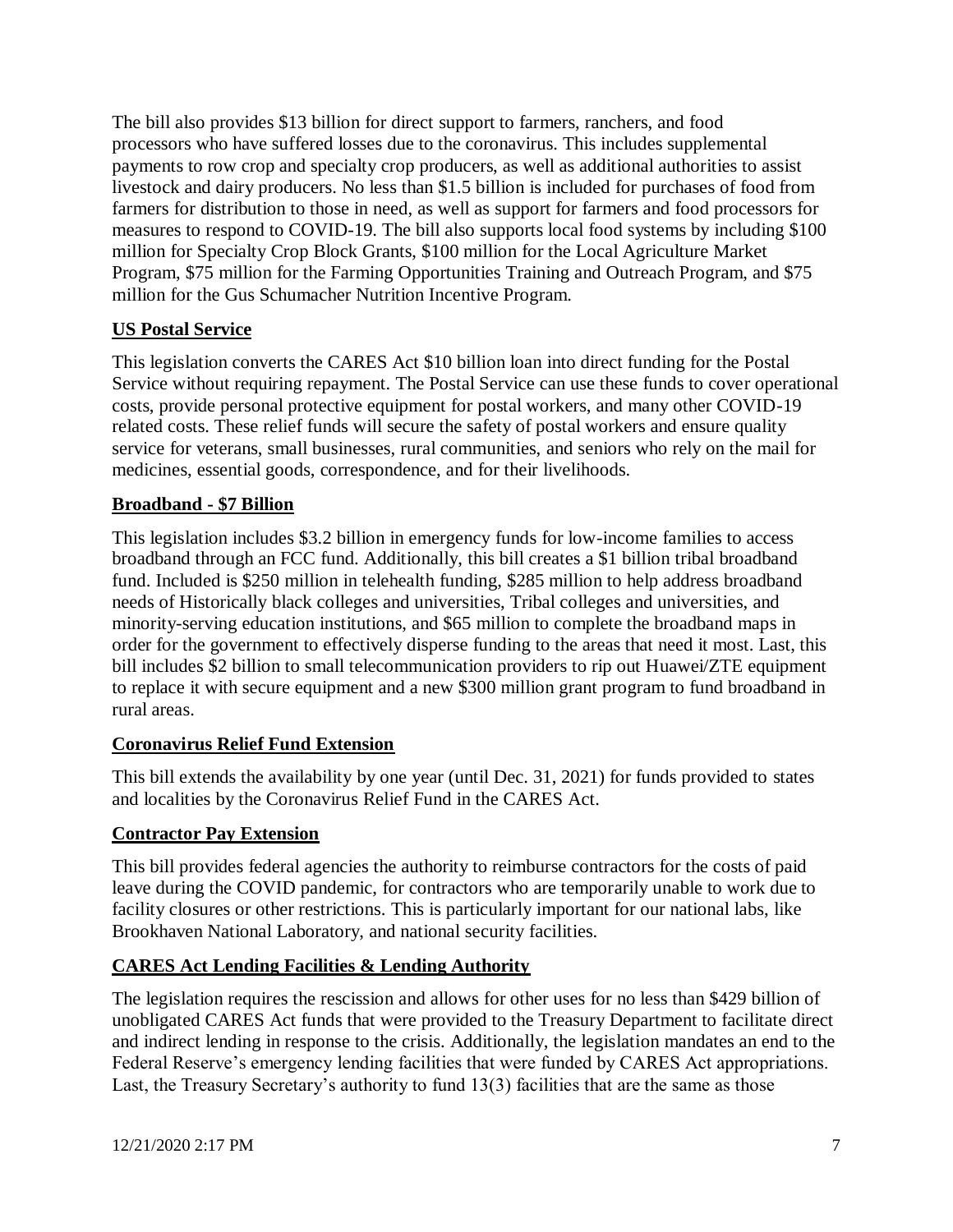established with CARES Act funding will require Congressional approval in some circumstances.

### **Fisheries Assistance - \$300 Million**

This bill provides \$300 million in assistance to fisheries participants to help mitigate coronavirus-related economic impacts. The funding will be available for coastal and Great Lakes states and territories through September 30, 2021. Of the \$300 million allocated in the bill, \$15 million is set aside for fishery participants in states bordering the Great Lakes and \$30 million is set aside for Tribal fisheries of federally recognized Tribes and Alaska Native groups. Fisheries jobs and sales have been jeopardized by the coronavirus outbreak and fishing communities have been devastated by supply chain disruptions, restaurant closures, and the loss of a market to sell their products. The funding provided in this bill will help fisheries participants weather some of the profound financial impacts they've experienced due to this crisis.

### **Health Care COVID Relief Spending: Vaccines, Testing and Tracing, Community Health and Health Care Provider Support - \$69 Billion**

This bill provides essential funding for vaccine procurement and distribution, providing roughly \$20 billion to BARDA for manufacturing, production and purchase of vaccines, therapeutics, and ancillary supplies, nearly \$9 billion to the CDC and states for vaccine distribution and more than \$3 billion for the strategic national stockpile. This includes \$300 million specifically directed to high-risk and underserved populations for vaccine distribution, including communities of color.

The bill provides more than \$22 billion, all sent directly to states, for testing, contact tracing and COVID mitigation programs. Of this total, \$2.5 billion will be sent out specifically targeted at needs in high-risk and underserved populations, including both communities of color and rural communities.

There is an additional \$4.5 billion in mental health funding and more than \$1 billion for NIH to research COVID-19. The bill includes \$9 billion in support for health care providers, which compromises an extension of relief from Medicare sequester cuts through March 31, 2021, an additional \$3 billion and new distribution requirements for the Provider Relief Fund, and \$3 billion for increased payments to physicians and other health care providers under the Medicare Physician Fee Schedule. This bill also has \$1 billion in direct funds to the Indian Health Service to carry out these services.

# **International Vaccine Distribution - \$4 Billion**

This legislation includes \$4 billion for GAVI, a private-public partnership, for the procurement and distribution of COVID vaccines to low-income countries around the globe.

### **Education - \$81.88 Billion**

This bill provides \$81.88 billion in education funding to provide relief to states, K-12 schools, and institutions of higher education that have all been significantly impacted by coronavirus. These funds are flexible and can be used on a variety of activities to provide educational services and college financial aid to students and support the on-going functionality of school districts and colleges and universities. Similar to the CARES Act, the education funding is split into three funds as follows: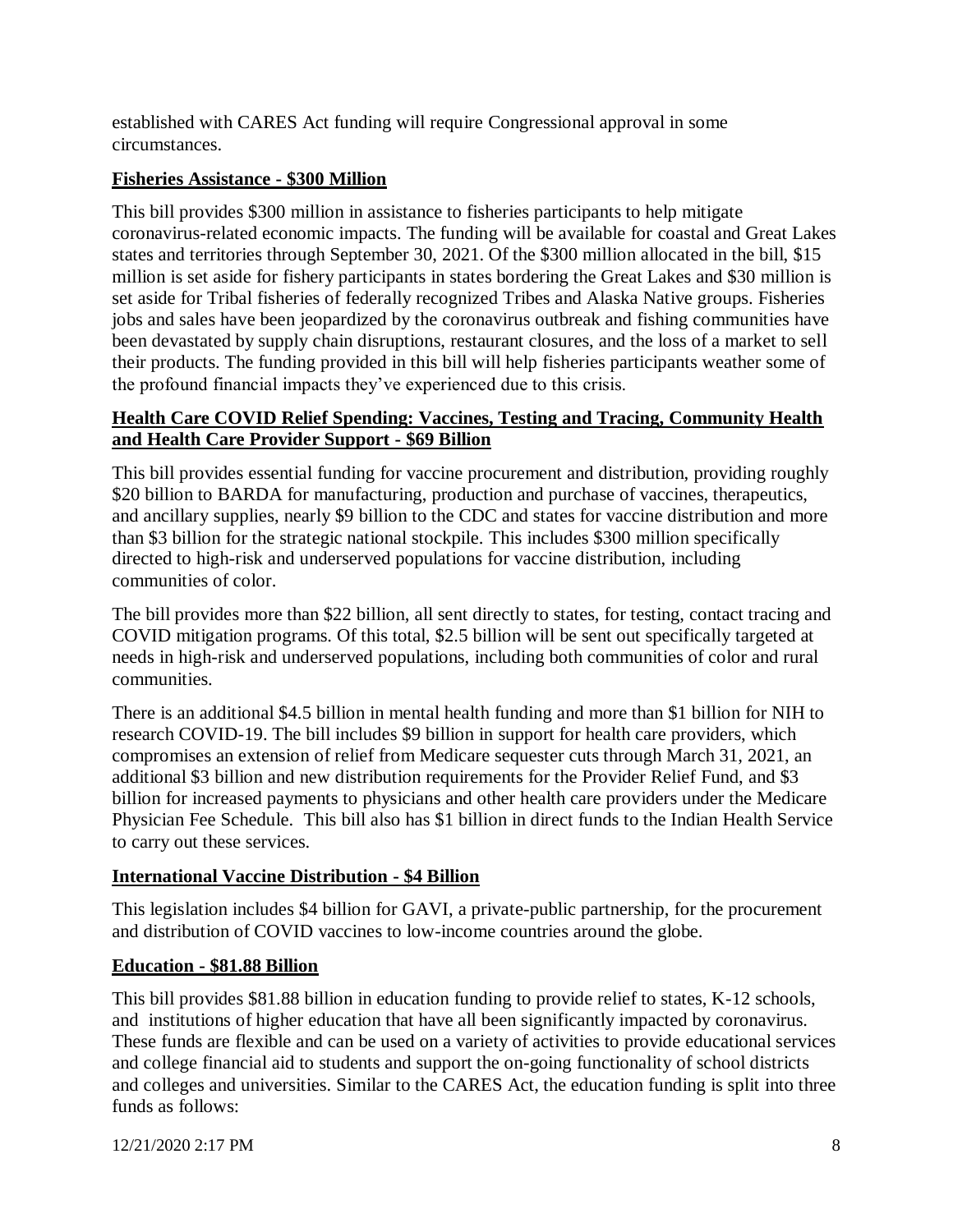- Governors Emergency Education Relief Fund: \$4.05 billion
	- $\circ$  Includes a \$2.75 billion set aside for states, acting through the state educational agencies, to provide public health and related services to private K-12 schools. Funds are distributed based on states' share of students from low-income families enrolled in private schools. Funds must be administered by public agencies, services must be secular, neutral and non-ideological, and funds cannot be used for private school vouchers.
- Elementary and Secondary School Emergency Relief Fund (Public K-12 schools): \$54.3 billion
	- o Funds are distributed based on states' allocations under Title I, Part A of the Elementary and Secondary Education Act and allocated to school districts based on their Title I, Part A allocation. Equitable services are no longer required to be provided under ESSER.
	- o New uses of funds related to learning loss and school facilities improvements.
	- o New state reporting requirements, including on state efforts to address learning loss.
- Higher Education Emergency Relief Fund: \$22.7 billion
	- o \$20.2 billion distributed to all public and private non-profit institutions of higher education on the basis of headcount and full-time equivalent (FTE) students, with an emphasis on the enrollment of Pell Grant students.
	- o \$1.7 billion additional set-aside for HBCUs, tribal colleges, and minority-serving institutions. \$680 million set-aside for for-profit institutions of higher education solely to provide financial aid grants to students.
	- o \$113.5 million for institutions with the greatest unmet needs or those not served by the primary formula, such as independent graduate schools.
- Relief for outlying areas, the Bureau of Indian Education, and Tribal Colleges and Universities: \$818.8 million
- Maintenance of Effort: Requires states receiving federal funds to maintain their proportional spending on education through FY 2022.

# **FEMA - \$2 Billion**

This legislation provides \$2 billion for the Disaster Relief Fund and activates FEMA's Disaster Funeral Assistance program – financial aid to those who have lost a loved one among the over 310,000 deaths caused by COVID through the end of this year. This targeted assistance can cover many typical funeral costs, including a casket, mortuary services, and burial plot. The bill provides this assistance at 100% federal cost share. This benefit, while not utilized often, is typically provided at 75% federal to 25% state, territory, or Tribal Nation monies. The tragic death toll of COVID across our country means this benefit will be provided on a historic scale, ensuring that those grappling with unspeakable loss are not also saddled with the financial burden of exorbitant funeral costs in this moment of economic and emotional turmoil.